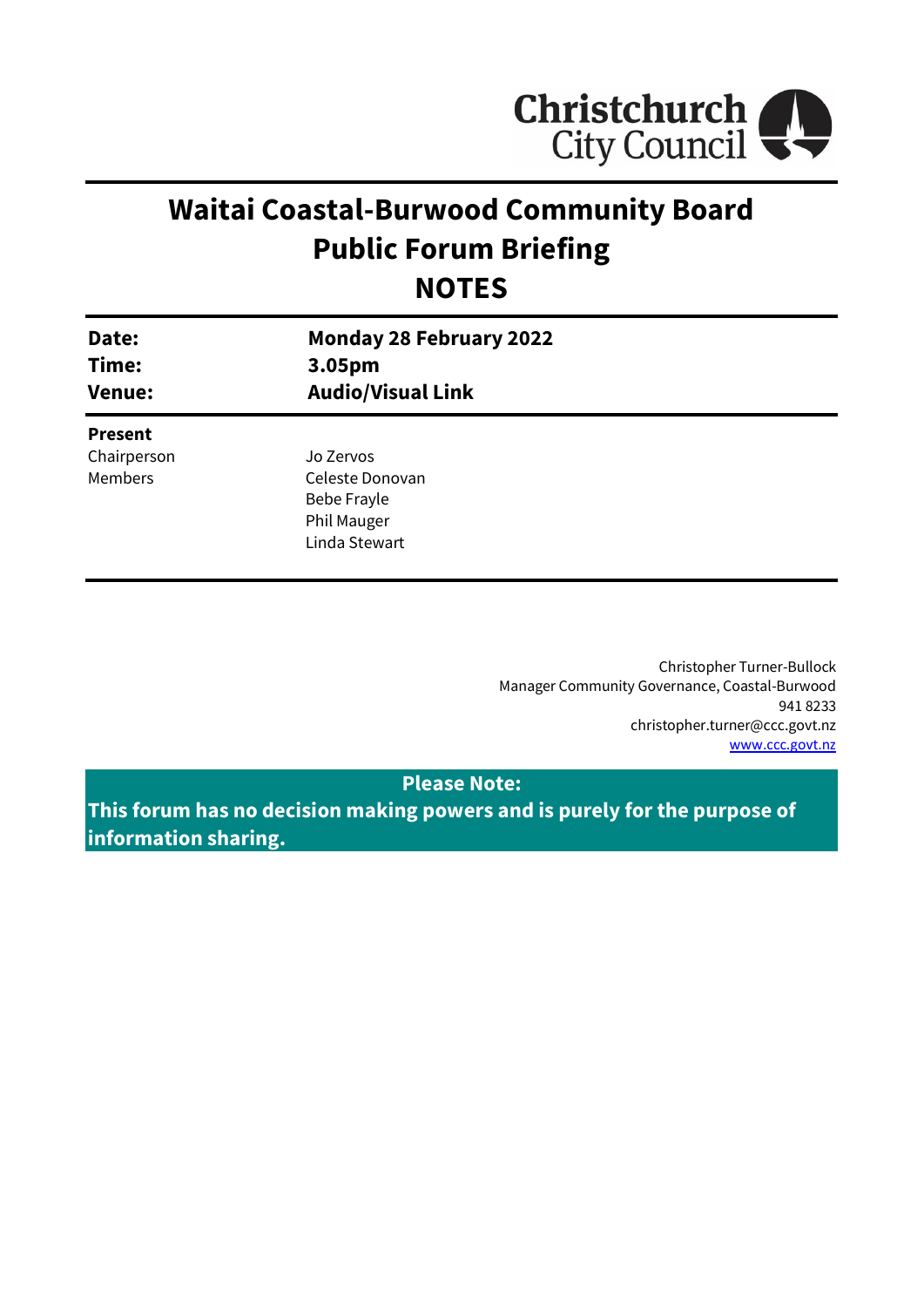

#### **Post Meeting Note:**

It is noted that this meeting was held via audio/visual link on the Zoom platform due to the country being under COVID-19 Protection Framework (the Traffic Alert System Red) on the date the meeting was scheduled. These minutes provide a written summary of the meeting proceedings.

The agenda was dealt with in the following order.

## **1. Apologies Ngā Whakapāha**

The Chair called for apologies.

Apologies were received from Kelly Barber for absence, Bebe Frayle for lateness and Phil Mauger for early departure.

# **2. Council Parks, Regional Parks (Coastal and Plains), Residential Red Zone and Road Maintenance Update and Q&A**

Council Officers Brenden Winder and Courtney Reid on behalf of the Residential Red Zone Team provided the Board with an update on their maintenance regime highlighting that the weather has created faster growth rates this summer which has added to the workload, along with Covid-19 restrictions and staffing challenges.

Tree plantings are planned in the autumn within the residential red zone which will help increase the tree canopy cover for the city.

Council Officers also indicated that there are projects or work taking place in:

- Southshore, South New Brighton Estuary Edge Protection Programme
- Brooklands Community Development Advisor connecting with the local residents
- Ōtākaro Avon River Corridor Three Bridges nearing completion/official openings.

Council Officer Neville Tucker on behalf of the Road Landscape Team provided the Board with an update on the work carried out by the Road Landscape Team. Council Officer indicated that it has been a high growth season which has caused some challenges but this is a priority for the team city wide.

The Road Landscape Team are working with Kiwi Rail/Waka Kotahi New Zealand Transport Agency/Subdivision Developers and other units across the Council to map where responsibilities lie for maintenance or to ensure they are included in a work schedule.

Council Officer Robbie Hewson on behalf of the Coastal and Plains Team provided the Board with an update on their responsibilities in the coastal and plains area. Council Officer indicated that it has been an extremely busy season for growth. Part of the teams responsibilities is a daily rubbish clearance, beach tidy and maintenance in the area.

Council Officer indicated that the Coastal and Plain Team planted over 20,000 coastal stabilisation plants during the last planting season.

It was also noted that there are carpark renewals planned for the South New Brighton carpark and Taylors Mistake.